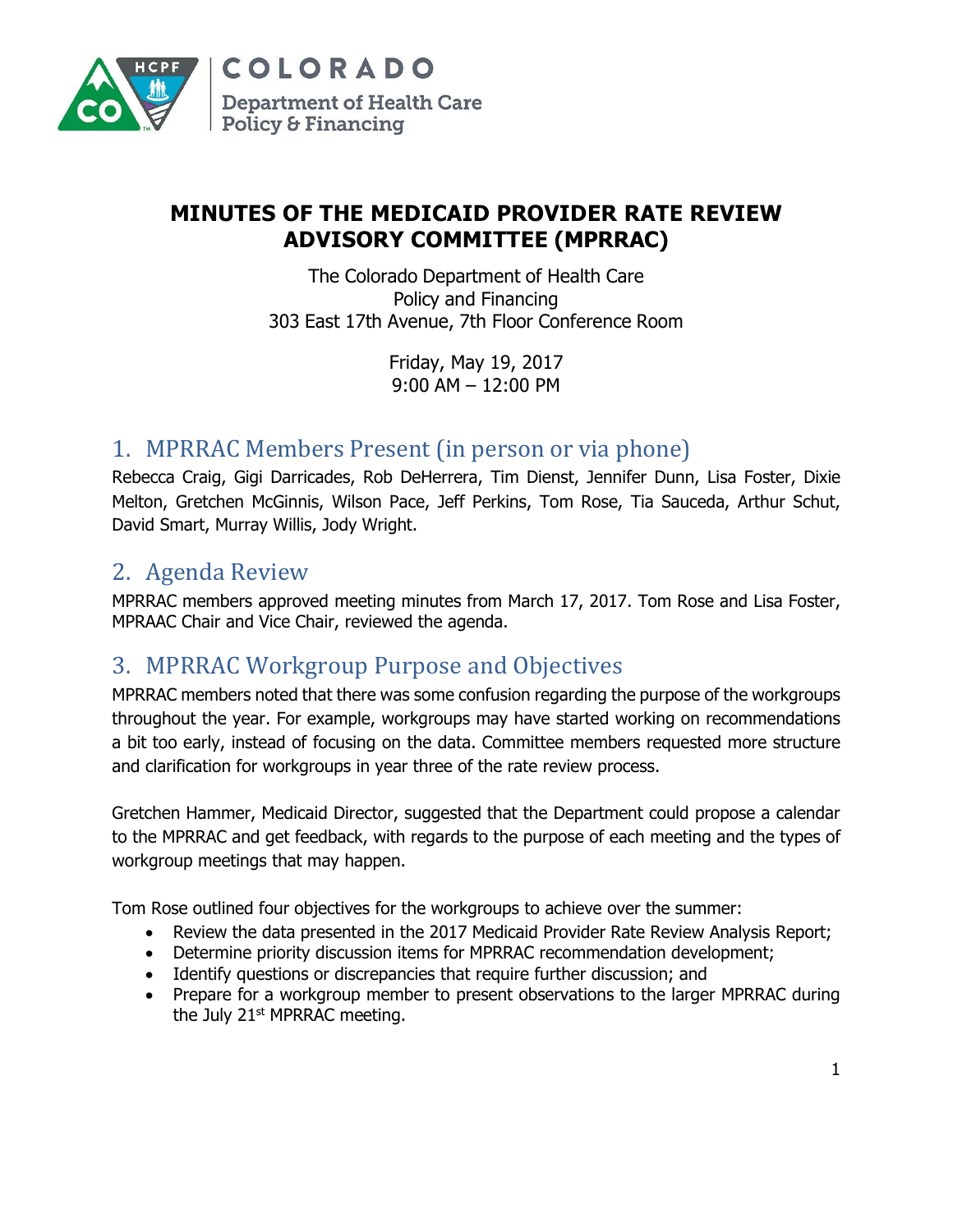# 4. 2017 Analysis Report Discussion

Tom Rose began by stating that the purpose of this discussion was for the MPRRAC to review the report and ask the Department questions. He mentioned the discussion would be opened for stakeholder comment if time permits.

Gretchen Hammer, Medicaid Director, gave a summary of changes that impact Medicaid from the FY 2016-17 legislative session, including changes to: Home and Community Based Services (HCBS) waivers, primary care payments in the Accountable Care Collaborative, and conflict free case management. Gretchen also mentioned some of the targeted rate increases approved by the Joint Budget Committee. A summary of targeted rate increases can be found in the [July 2017](https://www.colorado.gov/pacific/sites/default/files/Bulletin_0717_B1700400.pdf)  [Provider Bulletin.](https://www.colorado.gov/pacific/sites/default/files/Bulletin_0717_B1700400.pdf)

### Home and Community-Based Services (HCBS) Waivers

Areas of detailed discussion included:

Adult Day and Alternative Care Facilities – Tom Rose noted that the rate comparisons for this service showed that Colorado generally paid less. Gretchen Hammer added that in some of her travels throughout the state, she has heard from stakeholders that the rate for this service is too low to allow for innovation and high-quality care. Wilson Pace, an MPRRAC member, also noted there is a need to understand how minimum wage changes might impact rates such as this one, which may be more impacted by the minimum wage increases. Gretchen agreed and also stated that the state legislature has asked the Department to monitor this topic. Tom Rose and Tia Sauceda, an MPRRAC member, also discussed differences in adult day payments based on waiver. Tia said she has heard from stakeholders the same thing that stakeholders said at the last MPRRAC meeting – that there are not enough providers for the number of clients that would like to have access to adult day and alternative care facility services.

Comparator states – Tom Rose asked if, in the future, when selecting comparator states, the Department could dig deeper into differences in certification and regulation.

Non-medical transportation – Gretchen Hammer stated that there would be a targeted rate increase for these services (of 7.01%) effective July 1, 2017. Tia Sauceda highlighted the importance of NMT services for access to other HCBS Waiver services. Committee members stated that the recommendation report should note that the targeted rate increase for NMT services, whichis not accounted for in the 2017 Analysis Report.

Homemaker and Personal Care – committee members stated that the data in the report is surprising, given the high number of stakeholder comments regarding potential access concerns. Lila Cummings, from the Department, reiterated that the HCBS Waiver report notes that the access analysis and rate comparison information tells us something, but it doesn't tell us everything. Committee members discussed that there is a need to do further investigation to understand why there are differences between what claims data and rate comparison data states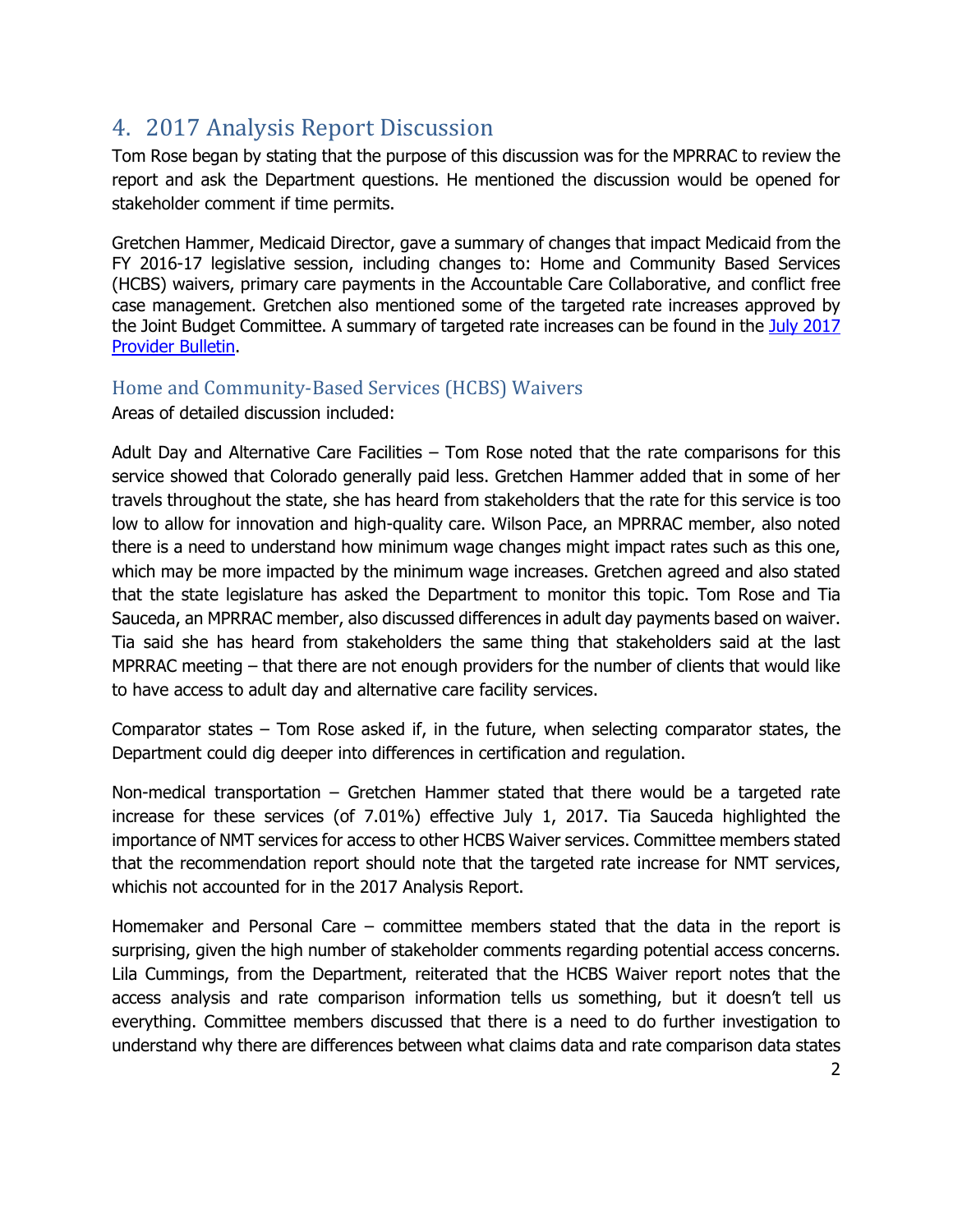and stakeholder's experiences. Tom mentioned that the HCBS Waiver workgroup can work to identify a smaller list of outlier services for discussion during the next meeting.

#### Physician Services

Jeff Perkins, an MPRRAC member, noted that generally, for all physician services and surgeries, recommendations could focus first on getting rates more internally consistent, then finding an appropriate and average benchmark to move towards. Committee members also stated that exceptions could be made for codes that have had targeted rate increases in the recent years.

Jody Wright, an MPRRAC member, also noted it is important to understand the costs associated with these services. Committee members commented that Medicare rates may be the best proxy for costs. Lila Cummings also noted that the Department's rate setting process attempts to understand costs.

Gretchen Hammer summarized that it appeared committee members were asking for a more formulaic justification for rates, and she mentioned that it was also important to consider the client perspective and client need moving forward.

Jenn Dunn, an MPRRAC member, noted that the access analysis provided some information, but not the entire picture. Lila Cummings agreed and commented that the Department hopes to get some more survey and quality data to incorporate into the access analysis for year three.

Committee members noted that, for cognitive capabilities assessments, most codes were compared to other state Medicaid rates, not Medicare, which was different than other physician services, where the majority of the codes were compared to Medicare rates. For gastroenterology services, committee members discussed that longer travel distances (for a client to a provider) might make sense because these services are more specialized and providers tend to be located in urban areas.

Jeff Perkins highlighted that, with regards to specialty services, it is very important to understand access to primary care (and, by proxy, evaluation and management services) as a gateway to accessing specialty services.

### Surgery and Anesthesia

Murray Willis, an MPRRAC member, commented that there appeared to be access to care issues for anesthesia services and that additional information, not found in the 2017 Analysis Report, would be helpful. He also noted that anesthesiologists are not able to limit the number of Medicaid clients they serve. Murray also reiterated that he does not believe Medicare is an appropriate comparison for rate benchmarking.

Jeff Perkins commented that it appeared anesthesia services received targeted rate increases in recent years, where other surgeries had not received a targeted rate increase, and wondered if